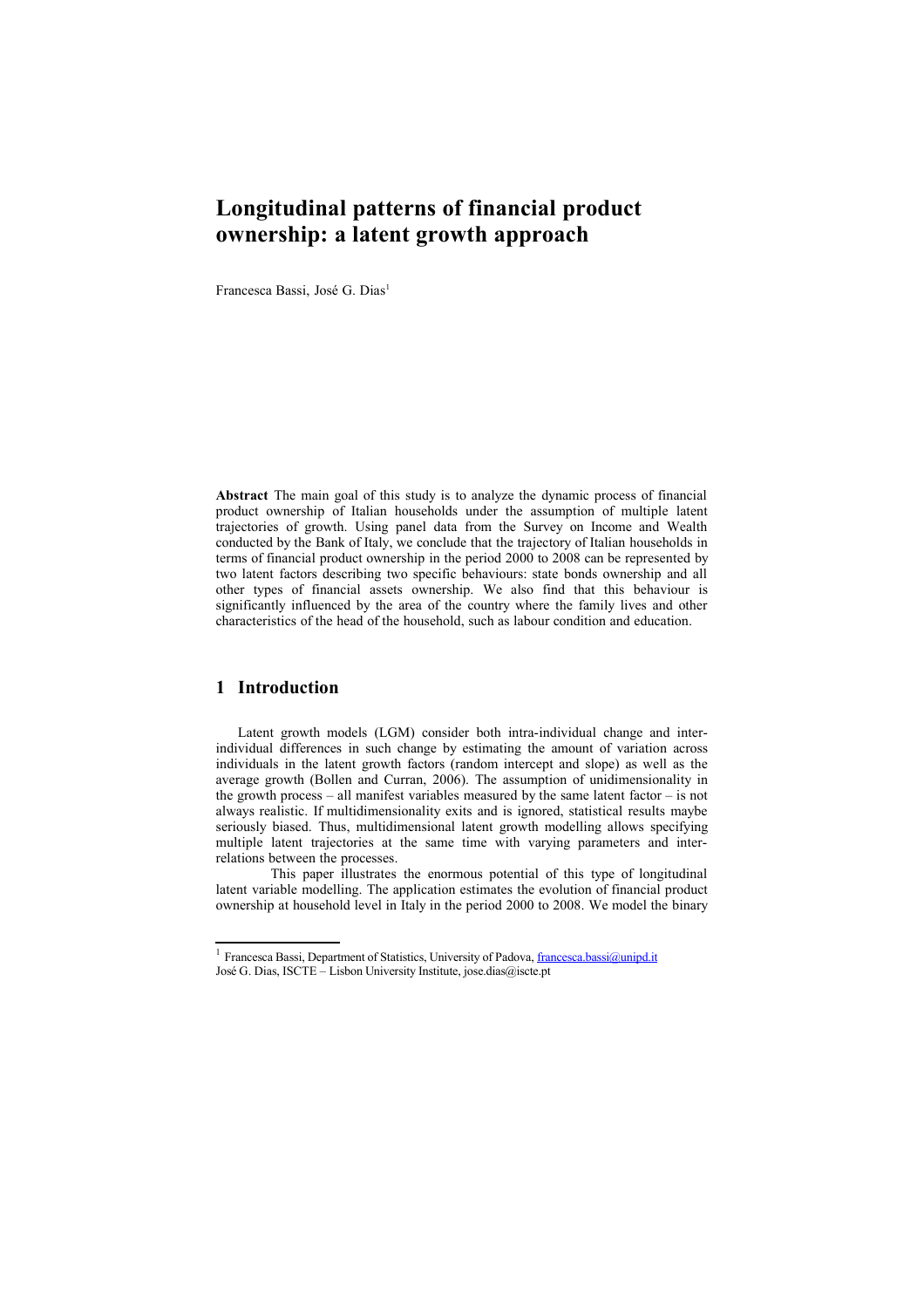indicators of ownership (i.e., whether a given household owns a certain type of financial asset) as multiple indicators of a latent process.

## **2 The latent growth model**

Let us define the structure of the data being modelled. Each household *i* at a given time *t* may hold or not the financial product *j*. Thus,  $y_{ijt}$  is a binary variable where *0* is the case when the household does not hold the financial product and *1* otherwise – *i = 1,..,n*; *j = 1,…,J*; *t=1,…,T*.

Let  $y_{ijt}^*$  be a continuous score underlying  $y_{ijt}$ , i.e., by defining a threshold  $V_{jt}$  it turns out that  $y_{ijt} = 0$ , for  $y_{ijt}^* \leq V_{jt}$ , and  $y_{ijt} = 1$ , otherwise. Let  $h_{itk}$  be the latent variable or score of household financial ownership at time *t* in dimension *k*. Thus, for each household and time point, it results a *k*dimensional factor-item response model for each indicator:  $y_{ijt}^* = \lambda_{jtk} h_{itk} + \epsilon_{ijt}$ , where the intercept is omitted, given the threshold, the factor loadings are  $\mathcal{A}_{\eta t k}$ , a latent variable  $h_{itk}$ , and a specific residual  $\epsilon_{ijt}$ . The growth model requires measurement invariance of the factors across time, i.e., the thresholds and factor loadings of the indicators are equal over time:  $\mathcal{A}_{jk}$  and  $\mathcal{V}_j$ , respectively. Moreover, for scaling identification, the first loading is set to 1.

The LGM (Meredith and Tisak, 1990) is defined by the latent process  $h_{itk} = h_{ik}^I + (t-1)h_{ik}^S + \varepsilon_{itk}$  that gives the trajectory of the household *i* financial ownership at time *t*, where  $h_{ik}^I$  and  $h_{ik}^S$  are the intercept and slope of the process, respectively.  $\epsilon_{itk}$  is the error term

For the conditional model, the intercept and the slope of each factor are function of the observed variables contained in the vector  $\underline{x}_i$  (Salgueiro et al., 2011):  $h_i^I = \alpha_0^I + \underline{\alpha}_1^I \underline{x}_i + \zeta_i^I$ ;  $h_i^S = \alpha_0^S + \underline{\alpha}_1^S \underline{x}_i + \zeta_i^S$ , where  $h_i^I$  and  $h_i^S$  are continuous latent variables,  $\alpha_0^J$  and  $\alpha_0^S$  are constant, and  $\underline{\alpha}_0^S$  and  $\underline{\alpha}_1^S$  contain the coefficients of the covariates in the conditional model.

Model parameters are estimated via maximum likelihood using the EM algorithm.

#### **3 The empirical study**

The Bank of Italy (BI) has been running the Survey of Household Income and Wealth (SHIW) since 1965. With a few exceptions, the survey was conducted on a two-year basis since then. SHIW provides information on income, savings, consumption expenditure and the real wealth of Italian households, as well as on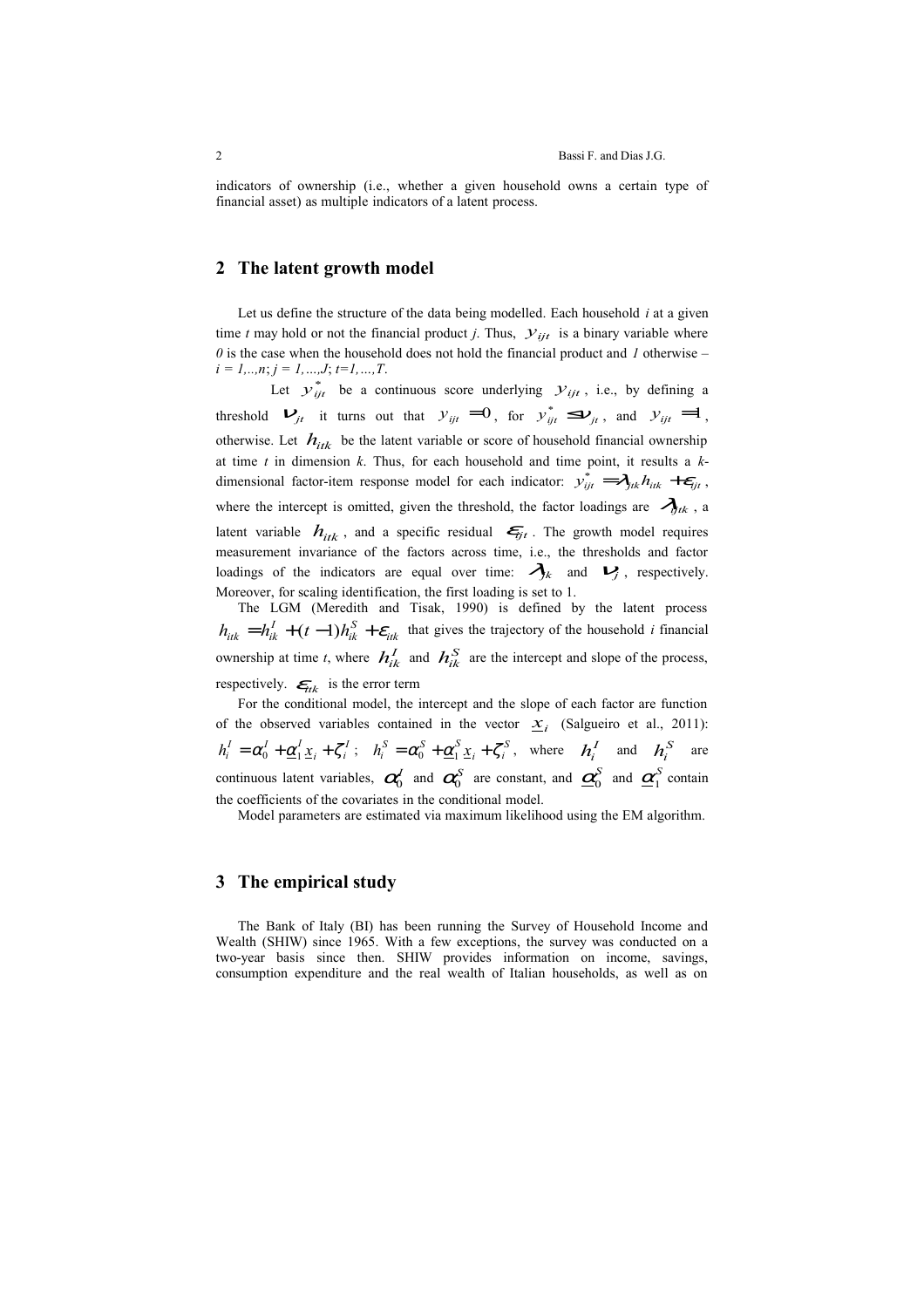household composition and labour force participation. In 1989, BI introduced a longitudinal component in the survey, adopting a peculiar split panel design: at each survey wave, the sample consists of two sections: a panel sub-sample, made up of households who participated in the previous wave; and a fresh cross-sectional subsample. In this paper we consider the sub-sample of 1684 households interviewed in the waves from [2](#page-2-0)000 to 2008 and ownership of 13 different assets<sup>2</sup>.

Area of the country and education and professional status of the head of the household are added as time constant covariates (observed in 2000), making the modelling of intercept and slope of the latent processes conditional. In 2000, 45.96% of the households were from the North of Italy (NORTH), and 21.28% and 32.76% were from the Centre and the South (SOUTH), respectively. Moreover 16.6% of heads of household were workmen, 15.9% clerks (CLERK), 3.3% managers (MANAGER), 12.2% were self-employed (SELF) and 52.0% not working (NOTWORK). The distribution by education was: 5.5% did not attend school, 28.7% elementary school (ELEM), 29.1% middle school (MED), 28.2% high school (HIGH) and 8.5% university or higher (UNIV).

Estimated loadings (Table 1) for the two latent processes show that all indicators are positively associated with the two factors and lead to interpret factors 1 and 2 as ownership of state bonds and ownership of all other types of financial products, respectively.

| Factor 1   |          |      |            |          | Factor 2 |  |
|------------|----------|------|------------|----------|----------|--|
|            | Estimate | s.e. |            | Estimate | s.e.     |  |
| <b>BOT</b> | 1.00     | -    | <b>SHA</b> | 1.00     | ۰        |  |
| <b>CCT</b> | 3.03     | 0.12 | <b>DEP</b> | 2.25     | 0.82     |  |
| <b>BTP</b> | 2.76     | 0.14 | <b>PCD</b> | 1.06     | 0.19     |  |
|            |          |      | <b>PCT</b> | 1.95     | 0.30     |  |
|            |          |      | <b>BFP</b> | 0.56     | 0.08     |  |
|            |          |      | <b>OBB</b> | 1.95     | 0.37     |  |
|            |          |      | QFC        | 2.20     | 0.44     |  |
|            |          |      | PGP        | 1.24     | 0.26     |  |
|            |          |      | <b>PTE</b> | 2.25     | 0.33     |  |
|            |          |      | COO        | 0.90     | 0.17     |  |

**Table 1:** *Estimated loadings*

The main focus of the analysis is on the structural part of the model, i.e., the latent trajectories measured by the indicators and explained by the covariates (Table 2).

For factor  $1$  – ownership of state bonds, we conclude that: (i) the intercept (expected value in 2000 assuming null covariates) is only significantly influenced by SOUTH, i.e., households from the southern area of Italy are expected to have an initial score of 0.35 lower than those living in the central area of the country; (ii) the slope is significantly different for households living in the North (0.08) compared to those living in the Centre; (iii) middle and high school, and university degree

<span id="page-2-0"></span><sup>&</sup>lt;sup>2</sup>Ordinary Treasury bills - BOT, repos - CCT, multi-annual Treasury bills - BTP, shares - SHA, deposits - DEP, certificates of deposits - PCD, Treasury credit certificates - PCT postal bonds -POB, bonds - OBB, mutual funds - QFC, assets under management - PGP, foreign securities -PTE, loans to cooperative – COO.